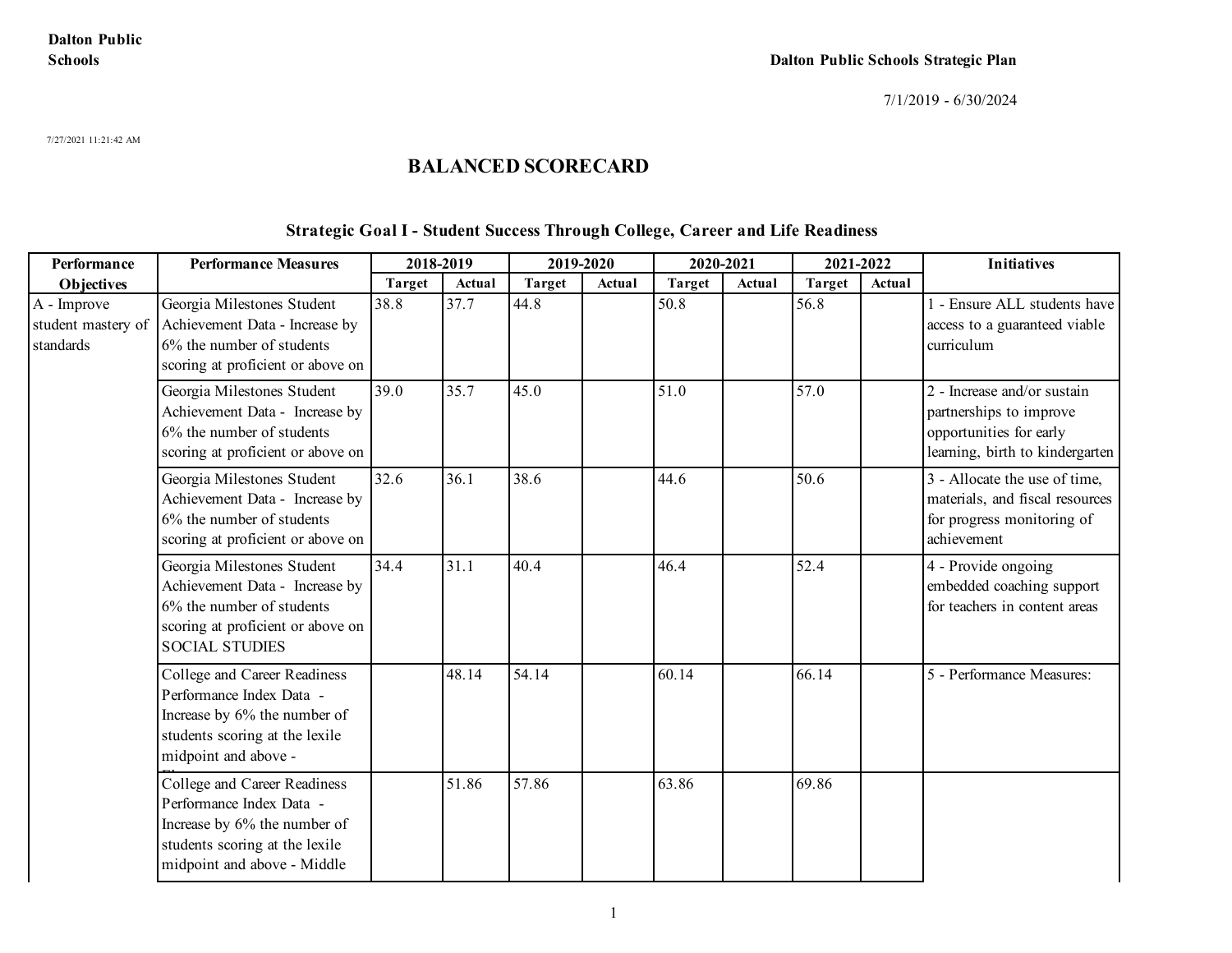7/1/2019 - 6/30/2024

7/27/2021 11:21:42 AM

| College and Career Readiness<br>Performance Index Data -<br>Increase by 6% the number of<br>students scoring at the lexile                                                                                              | 56.54 | 62.4  |      | 68.4  | 74.4  |
|-------------------------------------------------------------------------------------------------------------------------------------------------------------------------------------------------------------------------|-------|-------|------|-------|-------|
| College and Career Readiness<br>Performance Index Data -<br>Increase by 3% the difference<br>between the District Overall                                                                                               | 77.8  | 78.46 |      | 79.13 | 79.78 |
| College and Career Readiness<br>Performance Index Data -<br>Increase 2% graduation rate for<br>the 4 year cohort annually                                                                                               | 81.61 | 83.61 | 80.0 | 85.61 | 87.61 |
| College and Career Readiness<br>Performance Index Data -<br>Maintain a 90% or better<br>student growth rate as measured<br>by the progress indicator on                                                                 | 91.5  | 90    |      | 90    | 90    |
| College and Career Readiness<br>Performance Index Data -<br>Increase by 3% the difference<br>between the District Overall<br>CCRPI Score and 100 the<br>student growth rate as measured<br>by the progress indicator on | 85.7  | 86.13 |      | 86.56 | 86.99 |
| College and Career Readiness<br>Performance Index Data - Increase<br>by 3% the difference between the<br>District CCRPI Score and 100<br>the student growth rate as<br>measured by the progress<br>$CCDDI$ $U'$ 1       | 87.9  | 88.26 |      | 88.63 | 88.99 |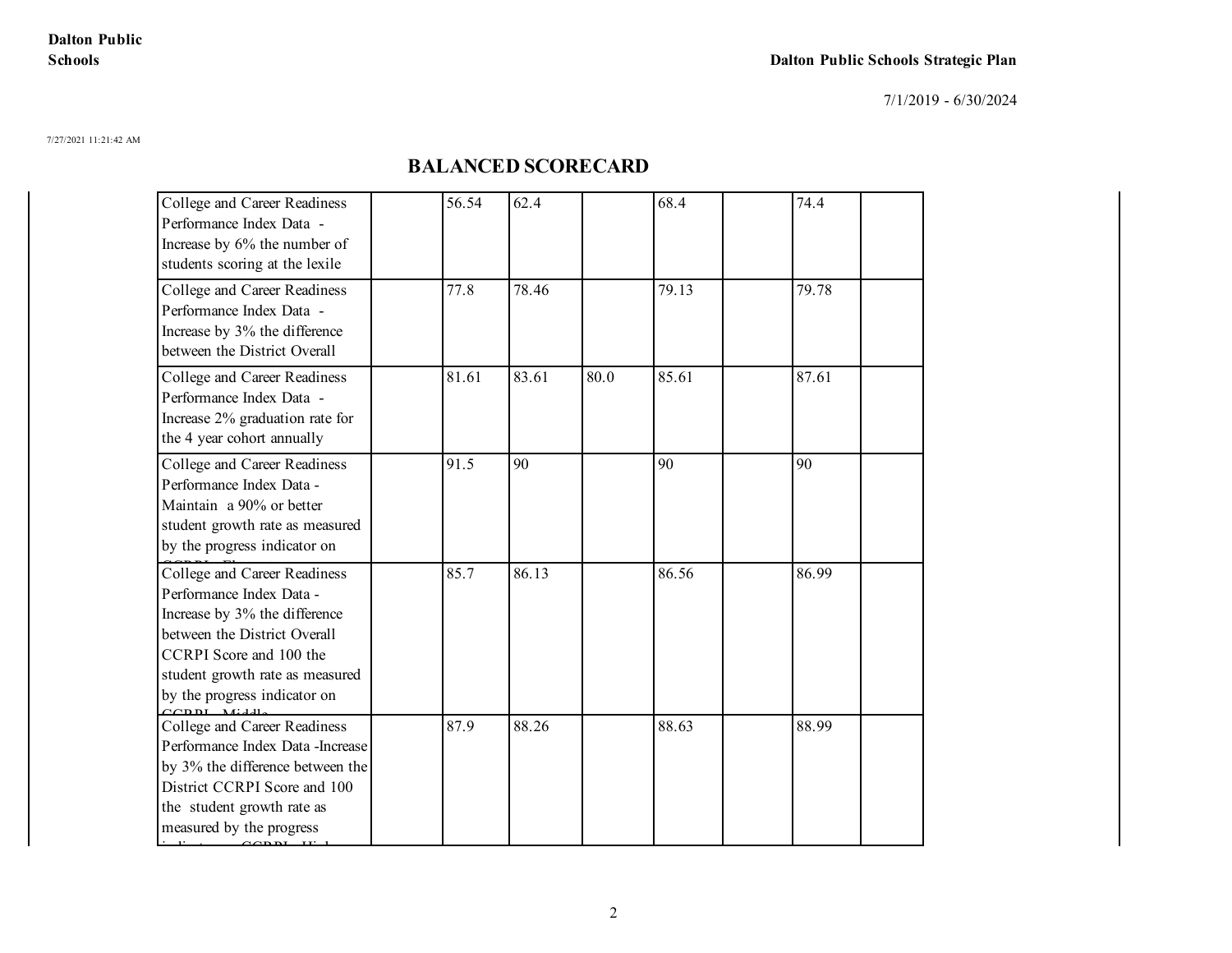7/1/2019 - 6/30/2024

7/27/2021 11:21:42 AM

|                                                                                           | National Student Clearinghouse<br>Data for District - Increase by<br>3% annually the number of<br>students enrolled in college the<br>fall immediately after high | 51%    | 54%    | 56%  | 57%    | 60%    |                                                                                                                     |
|-------------------------------------------------------------------------------------------|-------------------------------------------------------------------------------------------------------------------------------------------------------------------|--------|--------|------|--------|--------|---------------------------------------------------------------------------------------------------------------------|
| B - Improve<br>student social<br>emotional learning<br>competencies                       | District Student Assistance<br>Program Data - Maintain the #<br>of students accessing the<br>district's student assistance                                        | 400    | 400    |      | 400    | 400    | 1 - Professional learning and<br>implementation of Growth<br>Mindset                                                |
|                                                                                           |                                                                                                                                                                   |        |        |      |        |        | 2 - Build relationships with<br>3 - Promote and continue the<br>4 - Provide transition<br>5 - Performance Measures: |
| C - Consistently<br>engage students in<br>work with high<br>levels of cognitive<br>demand | Advanced<br>Placement/International<br>Baccalaureate Data - Increase the<br>number of students enrolled in<br>advanced curriculum coursework                      | 509    | 519    | 580  | 529    | 540    | 1 - Transition International<br>Baccalaureate to a full<br>diploma program                                          |
|                                                                                           | College and Career Readiness<br>Performance Index Data -<br>Increase the % Pathway<br>Completion on CCRPI by 10%                                                  | 70.50% | 72.50% |      | 74.50% | 76.50% | 2 - Implementation of the<br>International Baccalaureate<br>Middle Years Program<br>(MYP)                           |
|                                                                                           | College Board/ACT Data -<br>Increase the average SAT score<br>by 10 points over the next five                                                                     | 989    | 991    | 981  | 993    | 995    | 3 - Engage district and school-<br>based staff in a process of<br>continuous improvement that                       |
|                                                                                           | College Board/ACT Data -<br>Increase the average ACT score<br>by .2 points annually                                                                               | 20.2   | 20.4   | 19.6 | 20.6   | 20.8   | 4 - Identify and provide<br>professional learning needed<br>to support core content                                 |
|                                                                                           | Gallup Student Poll District<br>Scorecard - Increase the % score<br>on the Engagement Index for<br>students grades 5-12 by 2%                                     | 56%    | 58%    | 52%  | 60%    | 62%    |                                                                                                                     |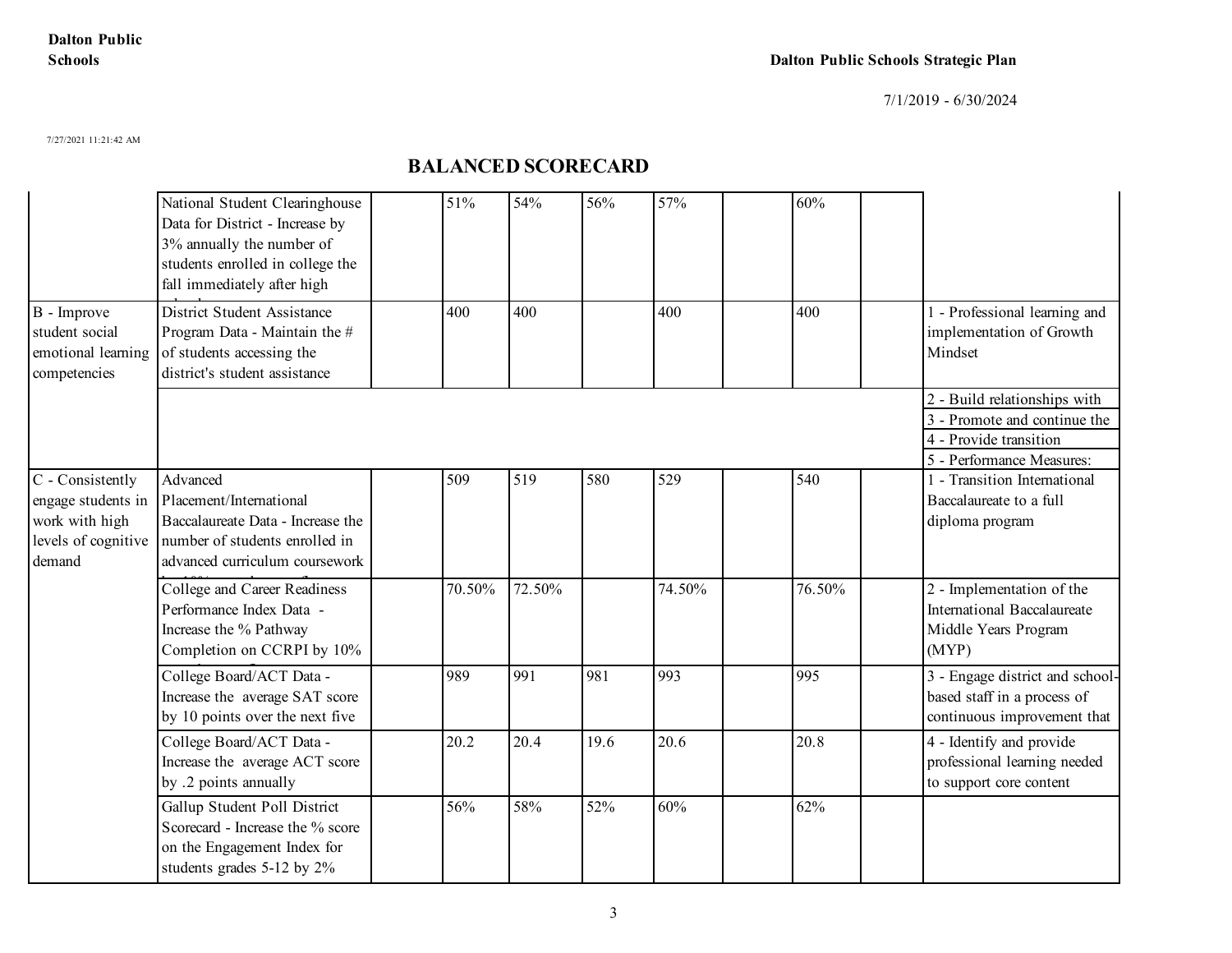7/1/2019 - 6/30/2024

7/27/2021 11:21:42 AM

| D - Develop and<br>nurture family<br>support | Dalton Public Schools<br>Communications Department<br>Data - Increase by 6% annually<br>the number of recipients who<br>open the district's eNewsletter                                                                                                                     | 1270 | 1346 | 1407 | 1427 | 1460 | 1512 | - Enhance our district's<br>educational oppportunities for<br>parents to learn how to<br>support their child<br>academically |
|----------------------------------------------|-----------------------------------------------------------------------------------------------------------------------------------------------------------------------------------------------------------------------------------------------------------------------------|------|------|------|------|------|------|------------------------------------------------------------------------------------------------------------------------------|
|                                              | Dalton Public School Family<br>Engagement Data - Increase by<br>6% annually the number of<br>parent attendees in classes<br>conducted by the family<br>engagement coordinators or the<br>schools that teach parents how<br>to provide academic assistance<br>to thoir child | 332  | 350  |      | 370  | 347  | 390  | 2 - Grow the Little Cats<br>Program                                                                                          |
|                                              | Dalton Public School Family<br>Engagement Data - Increase the<br>number of students who are<br>enrolled in the DPS Little Cats<br>Program by two classes                                                                                                                    | 42   | 56   |      | 56   |      | 70   | 3 - Performance Measures:                                                                                                    |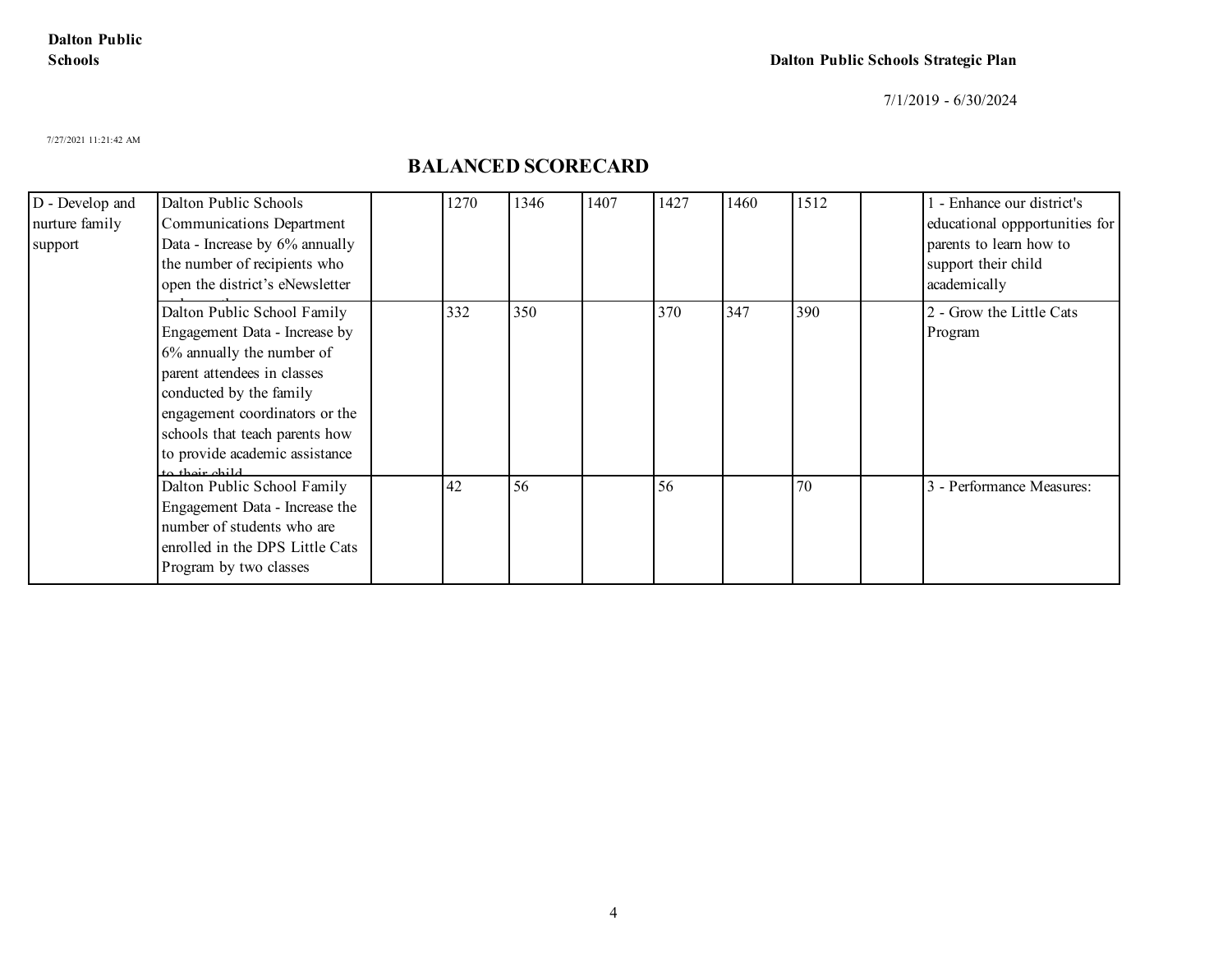7/27/2021 11:21:42 AM

### **BALANCED SCORECARD**

#### **Strategic Goal II - Student Success Through Recruitment and Retention of Quality Professionals**

| <b>Performance Objectives</b>                      | <b>Performance Measures</b>                                                                                                                                              | 2018-2019     |                                                         |                             | 2019-2020                                               | 2020-2021                                   |        | 2021-2022                                 |        | <b>Initiatives</b>                                                   |
|----------------------------------------------------|--------------------------------------------------------------------------------------------------------------------------------------------------------------------------|---------------|---------------------------------------------------------|-----------------------------|---------------------------------------------------------|---------------------------------------------|--------|-------------------------------------------|--------|----------------------------------------------------------------------|
|                                                    |                                                                                                                                                                          | <b>Target</b> | Actual                                                  | <b>Target</b>               | Actual                                                  | <b>Target</b>                               | Actual | <b>Target</b>                             | Actual |                                                                      |
| A - Enhance the appeal of<br>DPS employment        | Dalton Public Schools Human<br>Resources Data - Increase the %<br>diverse certified applicants in the<br>annual DPS applicant pool by 2%<br>annually                     |               | Hispanic -<br>17%,<br>Black -<br>3%, Other<br>$2\%$     | 24%                         |                                                         | 26%                                         |        | 28%                                       |        | l - Improve<br>Comprehensive<br>Incentive Program                    |
|                                                    | Dalton Public Schools Human<br>Resources Data - Increase the %<br>diverse classified applicants in the<br>annual DPS applicant pool by 2%<br>annually                    |               | Hispanic -<br>37%,<br>Black -<br>$2\%$ , Other<br>$5\%$ | 46%                         |                                                         | 48%                                         |        | 50%                                       |        | 2 - Enhance<br>recruitment efforts                                   |
|                                                    | Dalton Public Schools Human<br>Resources Data - Increase the #<br>DPS applicants by 2% annually                                                                          |               | Certified -<br>1656,<br>Classified -<br>729             | Certified -<br>1689,<br>744 | Certified -<br>954;<br>Classified - Classified -<br>415 | Certified -<br>1722,<br>Classified -<br>759 |        | Certified -<br>1755,<br>Classified<br>774 |        | 3 - Performance<br>Measures:                                         |
|                                                    | Dalton Public Schools Human<br>Resources Data - Increase 20%<br>annually to reach \$1.55 million<br>increase to improve specific steps<br>on local teacher salary scale. |               | \$345,300                                               | inc<br>\$305,600            |                                                         | inc<br>\$310,000                            |        | inc<br>\$310.000                          |        |                                                                      |
| B - Improve professional<br>support infrastructure | DPS Financial Data - Maintain at<br>least 2.0% of expenditures for<br>Professional Learning                                                                              |               | 2.21%                                                   | 2.0%                        |                                                         | 2.0%                                        |        | 2.0%                                      |        | 1 - Develop district-<br>wide mentorship<br>program                  |
|                                                    | College and Career Readiness<br>Performance Index Data - Increase<br>the % on CCRPI School Climate<br>Indicator for<br>Teacher/Staff/Administrator<br>annually by 3%     |               | 81.66                                                   | 84.66                       |                                                         | 87.66                                       |        | 90.66                                     |        | 2 - Enhance district<br>professional<br>development Canvas<br>Course |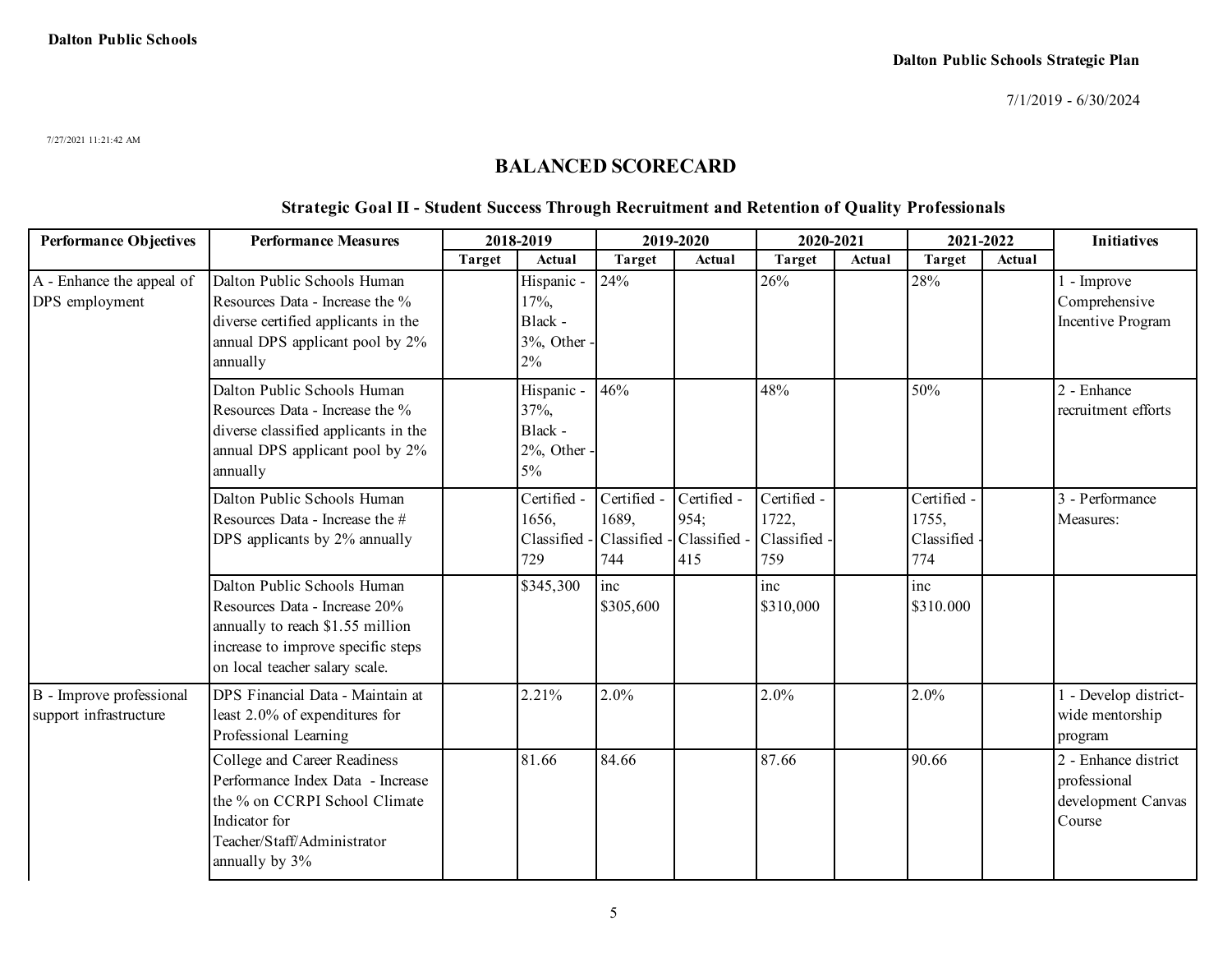7/1/2019 - 6/30/2024

7/27/2021 11:21:42 AM

|                                |                                      |                                      |                         |        |              |     |              | 3 - Performance        |
|--------------------------------|--------------------------------------|--------------------------------------|-------------------------|--------|--------------|-----|--------------|------------------------|
| $ C$ - Increase retention rate | Dalton Public Schools Human          | Certified -                          | Certified - Certified - |        | Certified -  |     | Certified -  | - Develop              |
| of quality staff               | Resources Data - Increase the %      | $90\%$                               | 91%                     | $91\%$ | 92%          | 93% |              | recredentialing/recogn |
|                                | annual retention rate of staff 1%    | Classified - Classified - Classified |                         |        | Classified - |     | Classified - | lition program         |
|                                | annually                             | 86%                                  | 87%                     | 83%    | 88%          | 89% |              |                        |
|                                | Dalton Public Schools Human          | 30%                                  | 35%                     |        | 40%          | 45% |              | 2 - "Dalton Ready"     |
|                                | Resources Data - Increase the % of   |                                      |                         |        |              |     |              |                        |
|                                | staff completing the district's exit |                                      |                         |        |              |     |              |                        |
|                                | survey by 5% annually                |                                      |                         |        |              |     |              |                        |
|                                |                                      |                                      |                         |        |              |     |              | 3 - Performance        |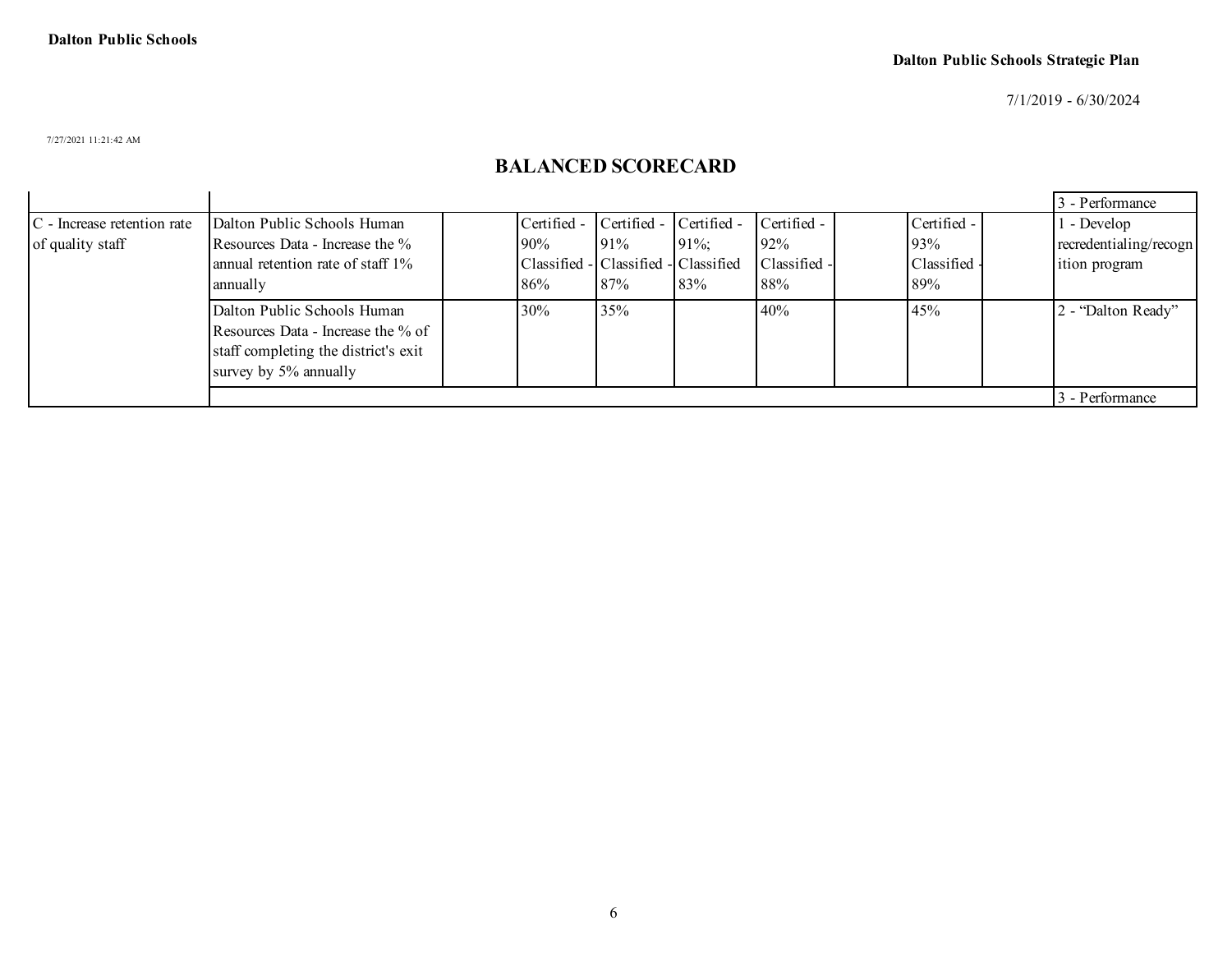7/27/2021 11:21:42 AM

## **BALANCED SCORECARD**

#### **Strategic Goal III - Student Success Through Operational Excellence**

| Performance                                                       | <b>Performance Measures</b>                                                                                                                                                                        |        | 2018-2019 |               | 2019-2020 | 2020-2021     |        | 2021-2022     |        | <b>Initiatives</b>                                                                  |
|-------------------------------------------------------------------|----------------------------------------------------------------------------------------------------------------------------------------------------------------------------------------------------|--------|-----------|---------------|-----------|---------------|--------|---------------|--------|-------------------------------------------------------------------------------------|
| Objectives                                                        |                                                                                                                                                                                                    | Target | Actual    | <b>Target</b> | Actual    | <b>Target</b> | Actual | <b>Target</b> | Actual |                                                                                     |
| art facilities                                                    | A - Provide state-of-the-Dalton Public Schools Quality<br>Standards Data for Facilities and<br>Technology - Increase the<br>number of quality standards met                                        |        | 16        | 22            |           | 25            |        | 25            |        | 1 - Add a 6-7 grade<br>school and<br>reconfigure grades of<br>all secondary schools |
|                                                                   | Dalton Public Schools Quality<br>Standards Data for Facilities and<br>Technology - Annually provide a<br>percentage of the \$8.7 million<br>budget for technology to be<br>spent on infrastructure |        | 35%       | 20%           |           | 20%           |        | 20%           |        | 2 - Improve facility<br>features and<br>functionality                               |
|                                                                   |                                                                                                                                                                                                    |        |           |               |           |               |        |               |        | 3 - Update                                                                          |
|                                                                   |                                                                                                                                                                                                    |        |           |               |           |               |        |               |        | 4 - Performance                                                                     |
| B - Enhance school<br>safety                                      | Dalton Public Schools Safety<br>and Technology Data - Increase<br>the number of School Resource<br>Officers (SROs) assigned in the                                                                 |        | 4.5       | 6             |           | 6             |        | 6             |        | 1 - Improve staffing<br>to meet security and<br>safety needs<br>throughout the      |
|                                                                   | Dalton Public Schools Safety<br>and Technology Data - Increase<br>the number of technology<br>quality standards met annually                                                                       |        | 10        | 21            |           | 25            |        | 27            |        | 2 - Increase school<br>safety technology                                            |
|                                                                   |                                                                                                                                                                                                    |        |           |               |           |               |        |               |        | 3 - Performance                                                                     |
| C - Evaluate and<br>commit the best use of<br>financial resources | Dalton Public Schools Annual<br>Budget - Increase the % level of<br>funding for strategic initiatives                                                                                              |        | 44.17%    | 55%           |           | 66%           |        | 77%           |        | 1 - Reallocate<br>resources to fund<br>strategic initiatives                        |
|                                                                   |                                                                                                                                                                                                    |        |           |               |           |               |        |               |        | 2 - Increase revenues<br>3 - Performance                                            |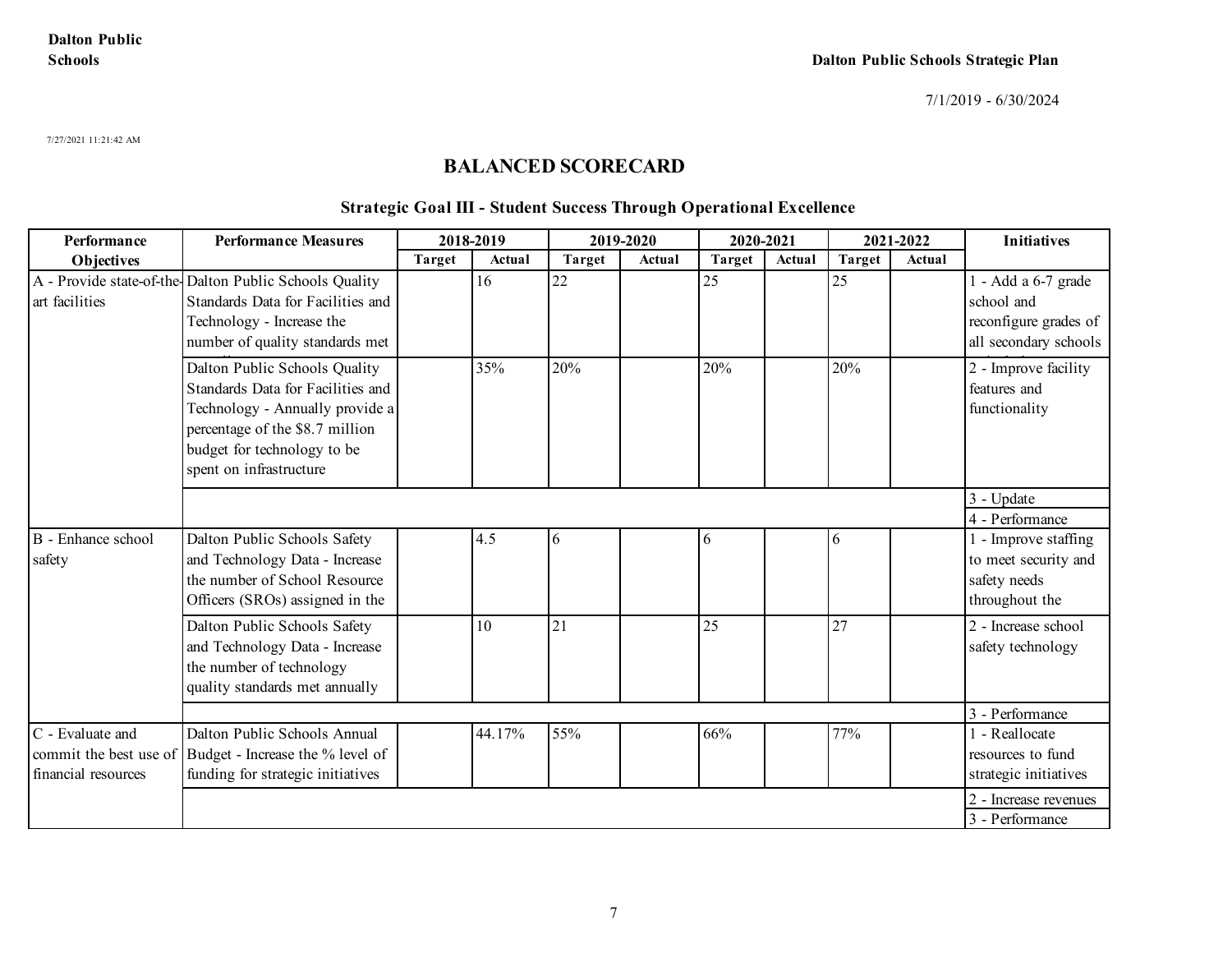7/27/2021 11:21:42 AM

### **BALANCED SCORECARD**

#### **Strategic Goal IV - Student Success Through Family and Community Engagement**

| <b>Performance Objectives</b>                                                  | <b>Performance Measures</b>                                                                                                                                                              | 2018-2019     |                               |               | 2019-2020 | 2020-2021     |             | 2021-2022     |        | <b>Initiatives</b>                                                                                       |
|--------------------------------------------------------------------------------|------------------------------------------------------------------------------------------------------------------------------------------------------------------------------------------|---------------|-------------------------------|---------------|-----------|---------------|-------------|---------------|--------|----------------------------------------------------------------------------------------------------------|
|                                                                                |                                                                                                                                                                                          | <b>Target</b> | Actual                        | <b>Target</b> | Actual    | <b>Target</b> | Actual      | <b>Target</b> | Actual |                                                                                                          |
| A - Develop and nurture a base<br>of key community influencers                 | Dalton Public Schools<br>Communications<br>Department Data - Increase<br>the number of attendees at<br>public engagement meetings                                                        |               | 38                            | 40            |           | 42            |             | 45            |        | 1 - Hold strategic public<br>engagement meetings                                                         |
|                                                                                | Dalton Public Schools<br>Communications<br>Department Data - Increase<br>the number of community<br>members who successfully<br>complete the DPS                                         |               | $\Omega$                      | 6             |           | 12            |             | 18            |        | 2 - Create a DPS<br>Ambassador Program                                                                   |
|                                                                                | Dalton Public Schools<br>Communications<br>Department Data - Increase<br>by 6% annually the number<br>of recipients who open the                                                         |               | 1270                          | 1346          | 1407      | 1427          | 1460        | 1512          |        | 3 - Performance Measures:                                                                                |
| B - Enhance and sustain robust<br>communications and<br>community partnerships | Dalton Public Schools<br>Communications<br>Department Data - Decrease<br>by 6% annually the number<br>of stakeholders who do not                                                         |               | 27%                           | 25.4%         | 15.6%     | 23.9%         | 6.37% 22.5% |               |        | 1 - Create communications<br>plans to inform the public<br>about key initiatives and<br>district changes |
|                                                                                | Dalton Public Schools<br>Communications<br>Department Data - Every<br>school will either advance<br>one level or maintain the<br>transformative level score<br>on the partnership rubric |               | Not<br>Available<br>this year |               |           |               |             |               |        | 2 - Strengthen partnerships<br>in schools that directly<br>benefit students and their<br>families        |